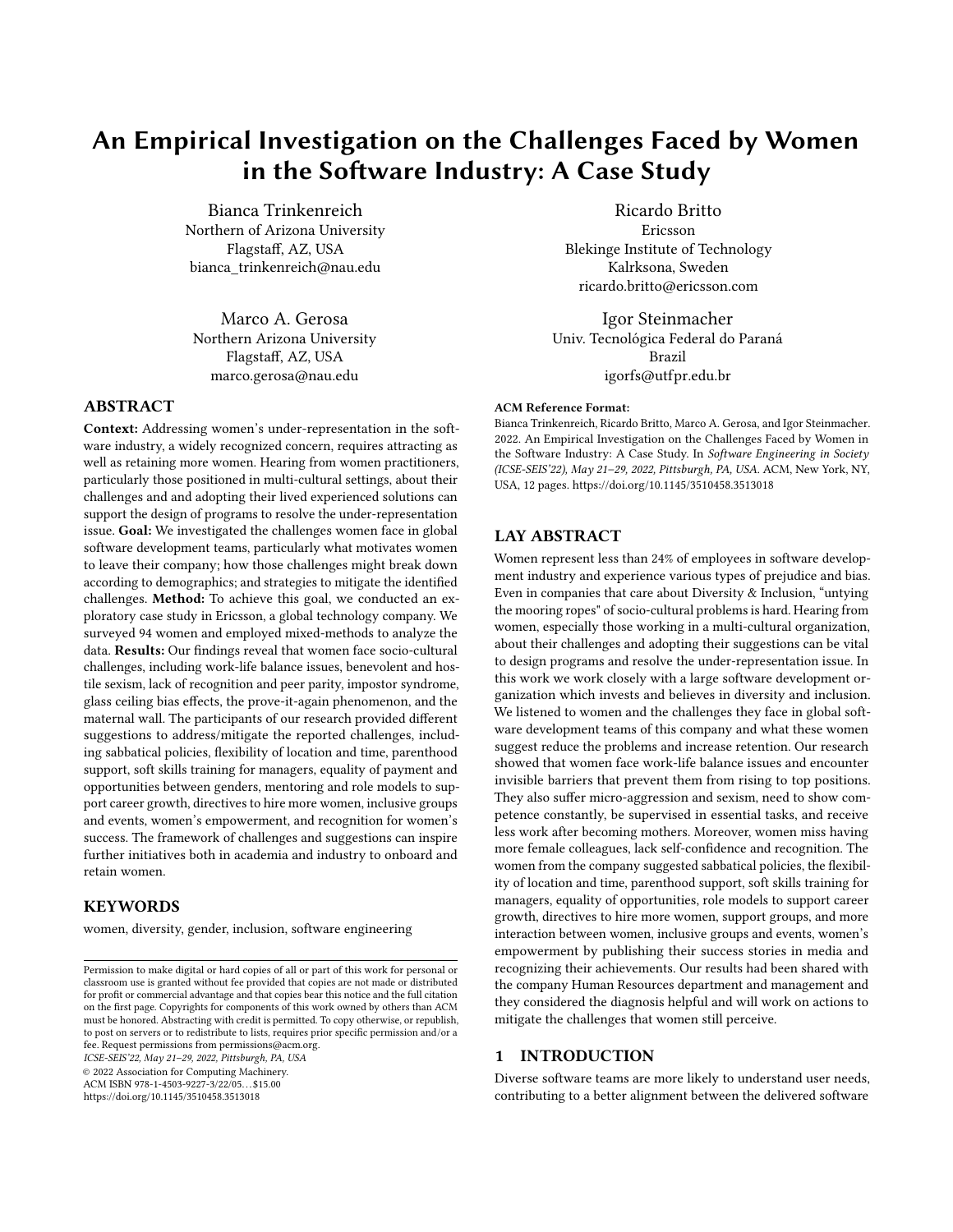and its intended customers [51]. Diversity further positively affects productivity by bringing together different perspectives [73] and fosters innovation and problem-solving capacity, leading to a healthier work environment [19]. However, women are still underrepresented in the software industry [35]. Reducing the gender gap in the software industry requires not only attracting, but also retaining women.

Women1 often face socio-cultural challenges in the software industry and could decide to leave their jobs (or even the software industry) if diversity is not a priority [42]. Gender-related incidents can be so severe that they motivate women to leave a project or their jobs [55, 72]. Kuechler et al. [40] suggest that women drop out because their jobs are not aligned to their motivations or due to the unappealing and hostile social dynamics in their daily work. Understanding the reasons behind the decision to step out of a project or role can help create strategies to increase retention.

Challenges faced by women have been largely investigated in the free and open source software (F/OSS) development context (e.g., [5, 12, 13, 36, 42, 53, 55, 56, 58, 67, 71, 72, 74]). Although there are a few studies focusing on software companies [14, 52, 54, 78], the results are still preliminary and more studies are needed to contribute to theory building. In this context, theory is built by aggregating results from case studies and related qualitative research by making comparisons, looking for similarities and differences within the collected data, and by examining future questions [41].

In this paper, we contribute to this scientific body of knowledge by reporting a case study in a multi-cultural global software development organization from a large company, namely Ericsson, which is a global private company that has more than 100,000 employees around the world, and is one of the leading providers of Information and Communication Technology (ICT). One of the Diversity & Inclusion business goals of the company is to reach at least 25% proportion of women in every suborganization of the company. However, the software development organization still struggles to attract and retain women and has partnered with external researchers to understand the challenges and strategies from the point of view of the women themselves. As the phenomenon under study is complex because it involves different perspectives and disciplines, it is critical to consider how women perceive and give meaning to their social reality.

Therefore, our goal is to identify the challenges that women face in the company, according to them, and investigate the measures that women recommend to mitigate the identified challenges. To achieve our goal, we defined the following research questions: RQ1: What challenges do women face in software teams?

RQ2: What are possible actions to mitigate the identified challenges, from the women's perspectives?

To answer our research questions, we collected data through an online questionnaire that included questions about the challenges that are currently being faced, reasons women would decide to leave, and suggestions to increase women's participation. The questionnaire was answered by 94 women from a software development suborganization of Ericsson. The novelty of the work includes considering a multi-cultural global software development organization from a large IT company, breaking down the challenges according to demographics, identifying challenges that push women out of the company, and connecting challenges to potential strategies to attract and retain women from the point of view of the women themselves, who are on the front lines of the problem.

We introduce our research design in Section 2 and the study results in Section 3. Section 4 discusses the results and implications of our results, followed by related work in Section 5, limitations, and conclusions in Sections 6 and 7.

# 2 RESEARCH DESIGN

To answer our research questions, we conducted an exploratory case study [62] via a questionnaire administered to women from one of the software development suborganizations of Ericsson. In this section, we describe the case and the phases of planning, data collection, and analysis.

### 2.1 The Case and Unit of Analysis

The case and unit of analysis is one of Ericsson's software development organizations. Ericsson is a global and large company that develops telecommunications-related products. It has more than 100,000 employees who are geographically distributed in several countries, including India, Sweden, Canada, USA, Poland, Brazil, and Germany.

To diagnose how the company is doing in terms of gender diversity, every year, Ericsson<sup>2</sup> publishes a diversity report with the percentage of employees who identify themselves as women<sup>3</sup>. The company has a goal to achieve at least 25% of women as employees in all suborganizations. This percentage was achieved for the whole company in 2020, but not in a consistent way in every suborganization. One of the software development organizations still dominated by men (the name of which is omitted for confidentially reasons) decided to conduct a systematic research to understand the viewpoint of the women who currently work at the company, in order to plan informed and bottom-up actions to mitigate the reported challenges. The company is interested in understanding the challenges women report as well as their suggestions to improve the current situation, as a contemporary phenomenon within its real-life context [80]. This case study was collaboratively conducted by one researcher from the company and three outsiders.

#### 2.2 Data Collection

We administered an online questionnaire  $4$  using the Qualtrics tool<sup>5</sup> to employees from the software development suborganization who self-identify as women. We opted for a questionnaire instead of interviews to increase participation and coverage of the research. The questionnaire was designed to understand the state of the problem, asking open questions about the challenges faced, the reasons that drove women they know to leave the company, and their suggestions to retain more women in the company. The demographic

<sup>&</sup>lt;sup>1</sup>In this study, we use the term "gender" as a socially constructed concept [11], where gender identification, display, and performance might or might not align with a person's sex assigned at birth. To reflect this social concept of gender, we use the term "women" and "men" as a shorthand for people who self-identify as such.

 $^2$ <http://www.ericsson.com>

 $^3$ <https://www.ericsson.com/en/investors/financial-reports/annual-reports>

<sup>&</sup>lt;sup>4</sup>The research protocol was approved by the university institutional review board (IRB).

<sup>5</sup><http://www.qualtrics.com>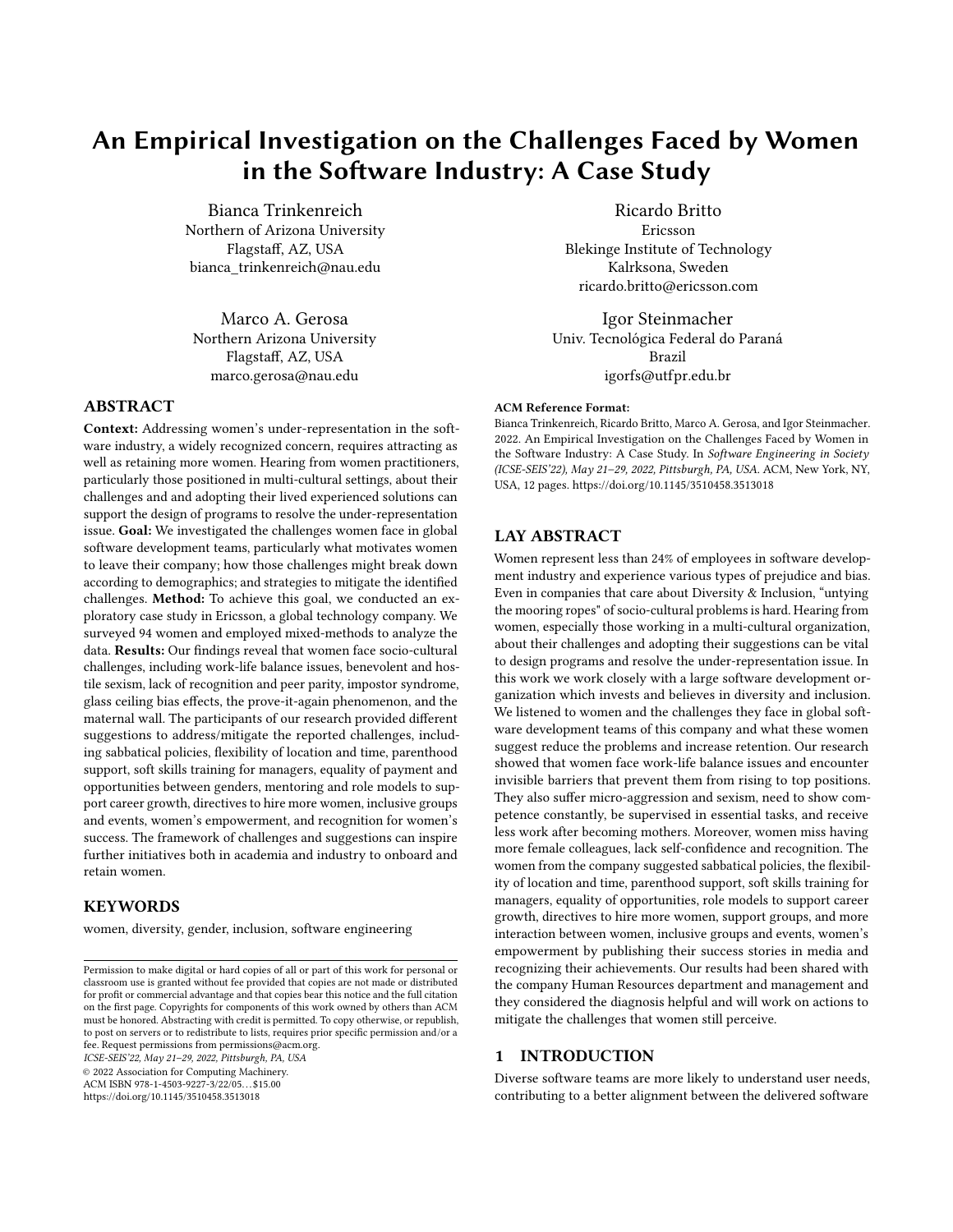questions were the last part of the questionnaire, and were chosen to help us investigate possible relations between groups. Although family is universal to all genders, women culturally face a greater pressure to balance work and family [70]. Considering women as the target population of the present study, besides country, age, and experience, we included demographics questions to understand possible intersections of the challenges and family status. All questions were optional to increase the response rate by making respondents more comfortable [57]. After proofreading and testing in multiple browsers and devices, we invited three participants to pilot the questionnaire so we could collect feedback and measure the time to answer. No modification of the questionnaire was necessary, and we discarded these initial answers.

The managers of the company software teams sent emails to the women on their teams with the questionnaire link. Every week, the first author of this paper followed up with the company's manager to check the number of answers and identify sites that needed additional encouragement.

The questionnaire was open for answers between June 11 and July 20, 2021. Our questionnaire received 94 non-blank answers. We report the demographics of the respondents in Table 1. Most of the respondents were residents of India (65.6%), less than 35 years old (50.0%), married (62.8%), living with children (52.1%), having more than 10 years of experience in the software industry (45.7%) and less than 5 years working in the company (35.1%). A balanced proportion of respondents have and do not have children living with them. The sample mirrors the company's numbers. In 2020, the prevalent nationality (55%) of the employees from the studied suborganization was from India. Although we do not have data about the employees' age of each suborganization, 31% of the overall number of employees age less than 35 years old. The other demographics are not measured by the company's annual report.

We filtered our data to consider only valid responses. We manually inspected the open text questions, looking for blank answers. Instead of removing the entire response when one of the questions was blank or did not report challenges or suggestions, we separated data into two datasets of 94 answers each: one dataset for challenges and one dataset for suggestions. Then, we named each respondent from S1 to S94, removed blanks for each dataset (3 removed from challenges and 15 for suggestions). Next, we removed the answers that were not informing any challenge or suggestion (27 removed from challenges who reported that they do not face any challenge and 9 from the suggestions who reported having no proposed solutions). The final step was to check potential duplicate participation, even though the tool used in our investigation (Qualtrics) has mechanisms to prevent multiples responses from the same participant. The final challenges' dataset had 64 answers, while the suggestions' dataset had 70 answers.

#### 2.3 Data Analysis

To answer both RQ1 and RQ2, we analyzed the responses to the open questions about challenges, reasons for leaving, and suggestions to increase women's participation in the company. The first author qualitatively analyzed the answers for the open questions by inductively applying open coding[49] to organize what participants reported. We then organized our categories following concepts

| Table 1: Personal characteristics of the respondents (n=94) |  |  |  |  |  |
|-------------------------------------------------------------|--|--|--|--|--|
|-------------------------------------------------------------|--|--|--|--|--|

| Demographics                                                  | #  | $\%$  |
|---------------------------------------------------------------|----|-------|
| Experience: 5 years in software industry                      | 12 | 12.8% |
| 5 & $\ddot{Y}$ 10 years in software industry<br>Experience: j | 21 | 22.3% |
| 10 years in software industry<br>Experience:                  | 43 | 45.7% |
| Did not inform                                                | 18 | 19.1% |
| Tenure: 5 years in Ericsson                                   | 33 | 35.1% |
| Tenure: $\hat{i}$ 5 & $\hat{Y}$ 10 years in Ericsson          | 26 | 27.7% |
| 10 years in Ericsson<br>Tenure:                               |    | 25.5% |
| Did not inform                                                |    | 11.7% |
| Age: Less than 35                                             | 47 | 50.0% |
| Age: 35 to 44                                                 |    | 28.7% |
| Age: 45 to 54                                                 |    | 10.6% |
| Did not inform                                                |    | 10.6% |
| Country: India                                                | 61 | 64.9% |
| Country: Brazil                                               |    | 11.7% |
| Country: Canada                                               |    | 8.5%  |
| Country: Others                                               |    | 5.3%  |
| Did not inform                                                |    | 9.6%  |
| Marital Status: Married or domestic partnership               | 59 | 62.8% |
| Marital Status: Single or divorced                            |    | 25.5% |
| Did not inform                                                |    | 11.7% |
| Have children living with: Yes                                |    | 52.1% |
| Have children living with: No                                 |    | 38.3% |
| Did not inform                                                |    | 9.6%  |

from existent theories, such as sexism (hostile and benevolent) [27], impostor syndrome [16], maternal wall [75], prove-it again [7], glass ceiling [37, 64], work-life balance issues [28], lack of peer parity [22], and lack of recognition [4]. We built post-formed codes, having three of the authors conducting card sorting sessions [68], including discussing the codes and categorization until reaching consensus about the the codes and the corresponding literature.

After completing the qualitative analysis, we checked the distribution of answers categorized in each challenge. From the 64 women who reported they face some type(s) of challenges, 34 reported challenges related to only one category, 25 to two different categories, 3 to three categories, and 2 women reported challenges related to four categories. We also used descriptive statistics to summarize the responses and their association with the demographics data [77].

To analyze how the challenges differ according to individual characteristics, we segmented our sample based on experience in software industry (experienced: 10 years of experience vs. less experienced: 10 years of experience), tenure or years in company(more years in company: 10 years in company vs. less years in company: 10 years in company), age (older: median, 35 years old vs. younger:  $\ddot{Y}$  median, 35 years old), *married or not*, and lives, or not, with children.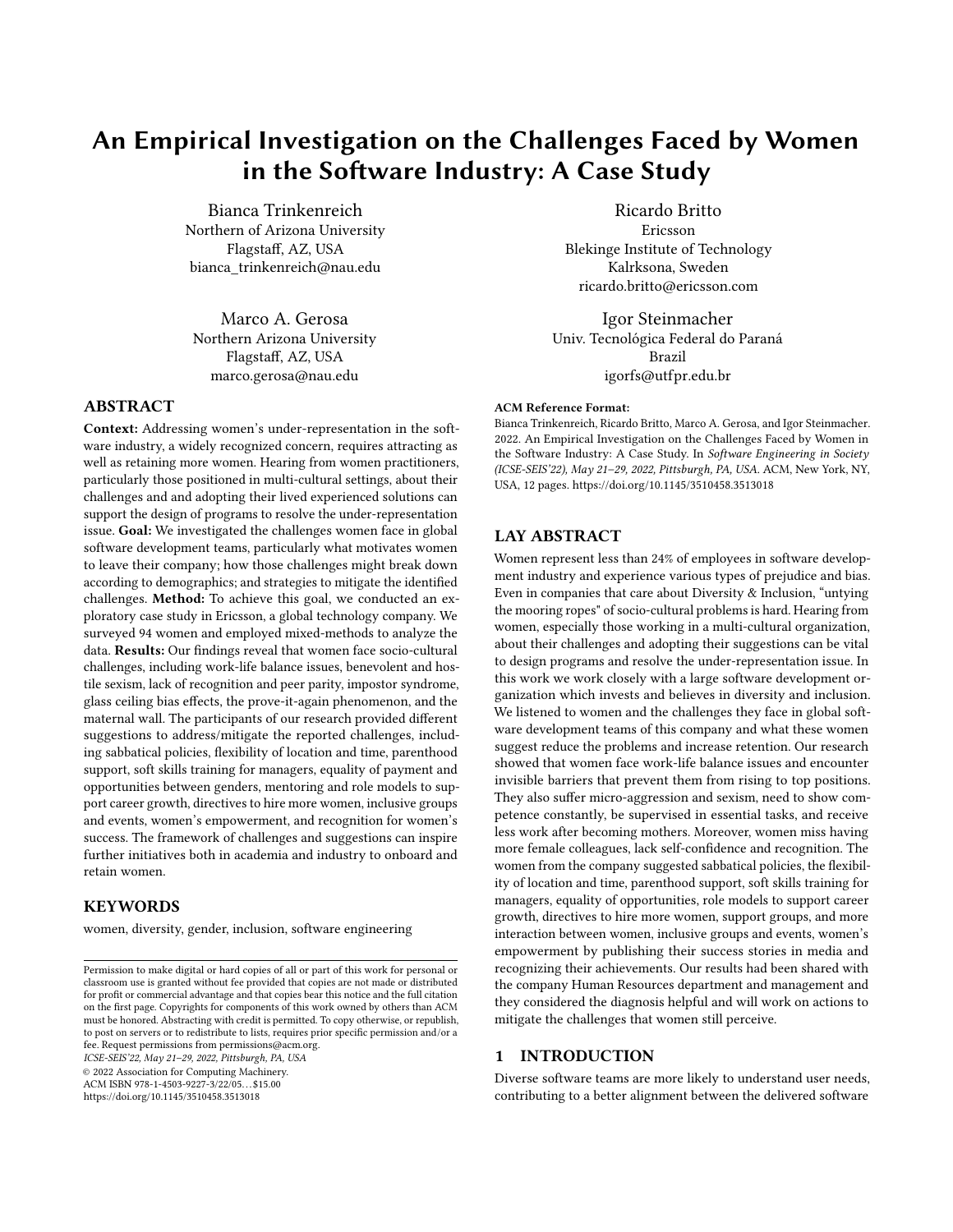See supplementary material $^6$  for additional details, including the answers to the demographics, the open questions and the qualitative analysis codes.

Next, we calculated the odds ratio for each challenge and demographic information. We interpreted the results as follows:

if Odds Ratio = 1, both groups are equally distributed for the reported challenge.

if Odds Ratio  $i_1$  1, the likelihood for the reported challenge is higher for the first group (in our case: experienced, older than 35, married and living with children).

if **Odds Ratio**  $\ddot{Y}$ **1**, the likelihood for the reported challenge is higher for the second group (in our case: novices, younger than 35 years, single or divorced, without children).

# 3 STUDY RESULTS

In this section, we present the results of our investigation, which are grouped by research question.

# 3.1 RQ1: What challenges do women face in software development teams?

We found eight challenge categories, as presented in Fig. 1. We marked with an asterisk (\*) the challenges reported by at least one person as a reason to leave the company. Table 2 presents the number of participants whose responses fit in each category. In the following, we present more details about our findings organized by challenge category.

3.1.1 Work-Life Balance Issues. Our participants reported that before the COVID-19 pandemic the company was STRICT TO THE physical location and many women left due to facing the "trailing spouse" effect [10, 31], moving to another city or country when their spouse was relocated.

After the COVID-19 pandemic and suddenly working from home, women reported facing PRESSURE TO WORK EXTRA HOURS, "having no boundary set for working hours" (S24), and having to either attend meetings in different time zones or to learn new knowledge for the work. They also mentioned the consequences for not giving in to this pressure: they would be excluded from decisions that are made during the meetings and are perceived by others as "lacking in teamwork" (S30).

When working extra and long hours, women feel stressed and have trouble disconnecting from work, "impacting other household chores and having hardly any time left to bring some peace to the mind" (S49). The LACK OF WELL-BEING SUPPORT causes high levels of stress, which would be one of the reasons to quit.

Besides the inflexible location, our participants also mentioned that before the COVID-19 they lacked flexible work hours (which improved during the pandemic) and paid sick leave (specific for one location, for which the local laws do not cover this). These points are really important for those who have parenting and caretaking responsibilities, though. Lack of daycare in the office was associated with LACK OF PARENTAL SUPPORT, which can cause women to leave the company.

3.1.2 Sexism. The ambivalent sexism theory [27] defines sexism as a multidimensional construct that includes two sets of attitudes: hostile and benevolent. Sexism has typically been conceptualized as a reflection of hostility toward women [27]. Hostile sexism is related to the classic definition of prejudice [3].

Our participants from our investigation reported microaggressions in which their "voices are suppressed per opposite gender" (S19). Besides not being heard during technical discussions, women receive various diminishing comments, such as that women cannot bring the same results as men and that "women come to work only for time pass or are not brilliant enough" (S85). Exposure to such diminishing comments can be a reason to leave.

Benevolent sexism represents the subjectively positive feelings toward a gender that often bring some sexist antipathy [27]. The participants reported being "pampered, never been given a hard/straight feedback" (S57) and being included in initiatives only because they are women, not because of their skills and capacity.

3.1.3 Lack of Recognition. Feeling valued or appreciated is part of Maslow's hierarchy of human needs [4]. The participants mentioned "Not been recognized by her job" (S63) and that women's results are usually evaluated as OK, never as excellent (S57), even when accomplishing exceptional work. No praises from managers was considered one of the reasons to leave.

3.1.4 Lack of Peer Parity. Being surrounded by similar individuals to which to compare oneself, or identifying with at least one other peer in the team, is known as peer parity [22].

The participants mentioned an "[im]balance in men:women ratio" (S37) and two consequences: (i) impact on their social capital, as they considered it "HARD TO COLLABORATE SOCIALLY" (S55), "[be]cause men socialize in a different way than women do"  $(S12)$ ; and  $(ii)$  impact on developing their self-confidence due to LACK OF ROLE MODELS, as they "lack [] strong women leaders as mentors" (S14).

3.1.5 Impostor Syndrome. Impostor Syndrome (also known as impostor phenomenon, fraud syndrome, perceived fraudulence, or impostor experience), describes an experience of individuals who, despite their objective successes, struggle to internalize their accomplishments, feel persistent self-doubt, and being exposed as a fraud or impostor [16].

Our participants mentioned as a challenge and reason to leave situations in which women personalize failures and "feel ashamed AND INFERIOR more than men and they tend to escape it by leaving [the company], but always masked as personal reasons" (S6).

3.1.6 Glass Ceiling. describes a corporate world phenomenon in which minorities' access to the top-management positions is blocked by tradition or culture [37], as an invisible structural barrier that prevent minorities from career advancement [64].

Two reasons to leave reported by the participants included the perception of PAY INEQUALITY BETWEEN GENDERS and INFERIOR CAreer growth opportunities for women. For the former, S30 stated that "women employees are paid less compared to male counterparts", while for the last, S69 mentioned that she "reach[ed] a stage where [they] have nowhere to [climb next] in the ladder" (S69). Still, women reported that they feel that they work harder to achieve the same positions as men, indicating a possible LACK OF TRANSPARENCY about the ladder criteria, as their ambition is discouraged,

<sup>6</sup>https://figshare.com/s/d1c3bd386083fa55104a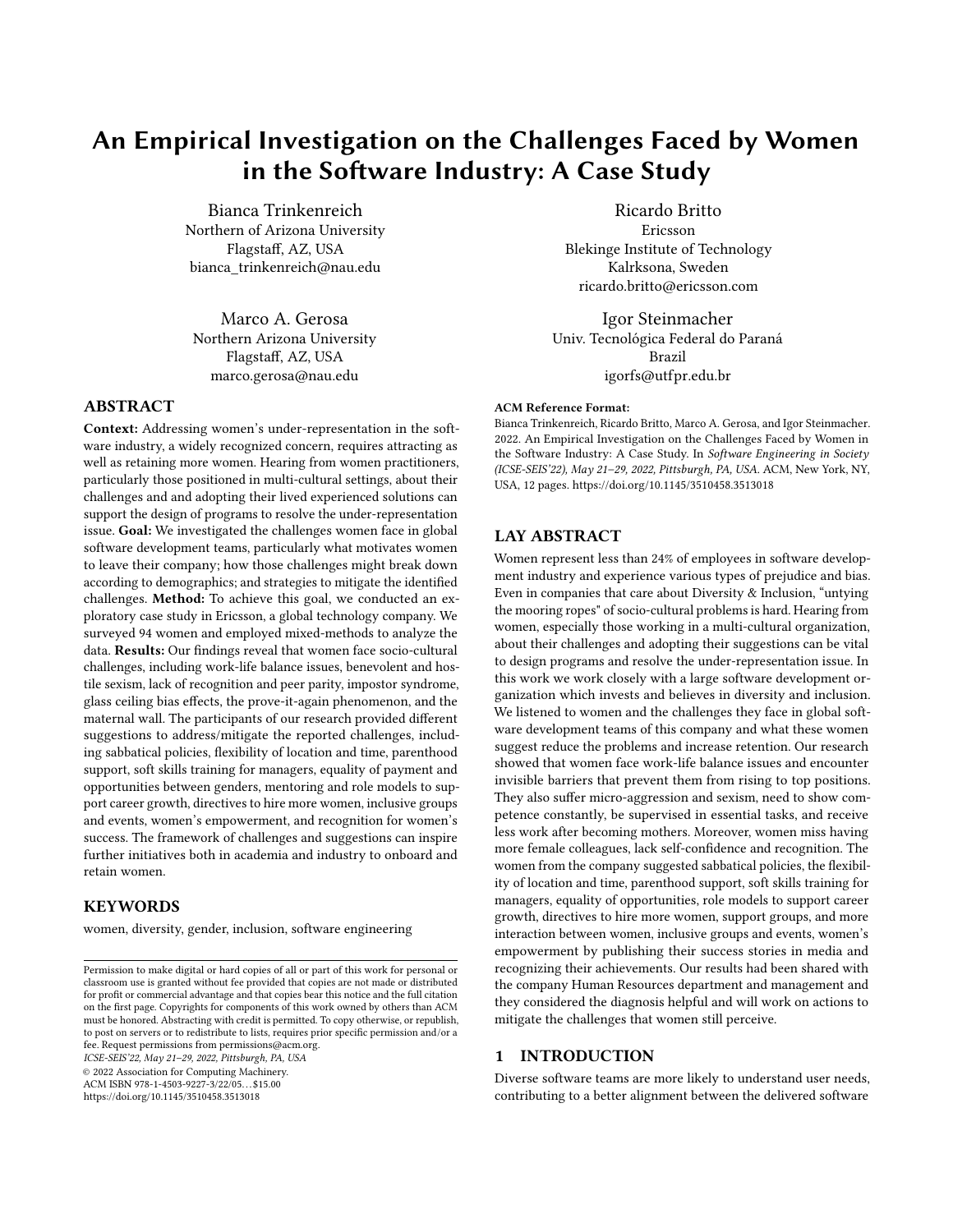An Empirical Investigation on the Challenges Faced by Women in the Software Industry: A Case Study ICSE-SEIS'22, May 21-29, 2022, Pittsburgh, PA, USA

Table 2: Representative examples of answers to the challenges' open question, number and percentage of women whose answer was coded for each category. In parenthesis the number of women who reported that challenge as a reason to leave.

| Challenge                                                                                                                                         | Representative examples                                                                                                                                                                                                                                                          | #      | $\%$ (n=64) |
|---------------------------------------------------------------------------------------------------------------------------------------------------|----------------------------------------------------------------------------------------------------------------------------------------------------------------------------------------------------------------------------------------------------------------------------------|--------|-------------|
| Work-Life<br>Balance Issues                                                                                                                       | "To be successful, any professional is expected to work super-hard and go far and beyond,<br>working overtime, constantly learn new things and this takes a lot of energy, but after my<br>35(25)<br>working hours end, my home, my second and more important work starts" (S40) |        | 54.7%       |
| "In technical discussions, people feel that women cannot do it better so they make<br>Sexism<br>comments which are makes you uncomfortable" (S23) |                                                                                                                                                                                                                                                                                  | 14(3)  | 21.9%       |
| Lack of Recognition                                                                                                                               | "Lack of praise" (S38). Not been recognized by the job" (S63)                                                                                                                                                                                                                    | 2(2)   | 3.1%        |
| Lack of Peer Parity                                                                                                                               | "Working in a place where there is a dominant number of male colleagues, inclusion in all<br>discussions might not be uniform across" (S43)                                                                                                                                      |        | 14.1%       |
| <b>Impostor Syndrome</b>                                                                                                                          | "When it comes to failure, the failures are easily owned and personalised by a women<br>and they on resign their own compared to men" (S57)                                                                                                                                      |        | 3.1%        |
| Glass Ceiling                                                                                                                                     | "Glass roof, only a few women as leaders" (S38). "When women try to achieve more things<br>they are called ambitious in a negative way. Whereas men are expected to." (S11)                                                                                                      | 26(19) | 40.6%       |
| Prove-it Again                                                                                                                                    | "As a woman I need to work harder to achieve the same as a man. I need to show<br>competence and to be 100% right all the time." (S25)                                                                                                                                           | 9      | 14.1%       |
| "Some people treat you differently because you just had a kid, giving you less work []<br>Maternal Wall<br>and framing you inside a box" (S79).   |                                                                                                                                                                                                                                                                                  | 4(1)   | 6.3%        |

The total per challenge is not the sum of the respondents since the participants often provided an answer that was categorized into more than one challenge.



Figure 1: The challenges reported by women who participated in our study. Those marked with an asterisk (\*) were reported as a challenge that ultimately can lead women to leave the company.

while "corporate politics are played by men" (S21) and MEN LIFT only their counterparts to top layer.

3.1.7 Prove-it Again. effect is a bias that occurs when a member of a group that does not align with stereotypes is measured at a stricter standard than those who do align with the stereotypes and, consequently, has to constantly provide more evidence to demonstrate competence [7].

The participants mentioned that women NEED TO SHOW COM-PETENCE ALL THE TIME: "put extra effort to be heard when there is competition between men" (S84) and having " no room to slip [up]" (S41). Lastly, women feel they need to prove themselves when receiving an important task, [as] they are supervised by another person to guarantee they do it correctly (S65).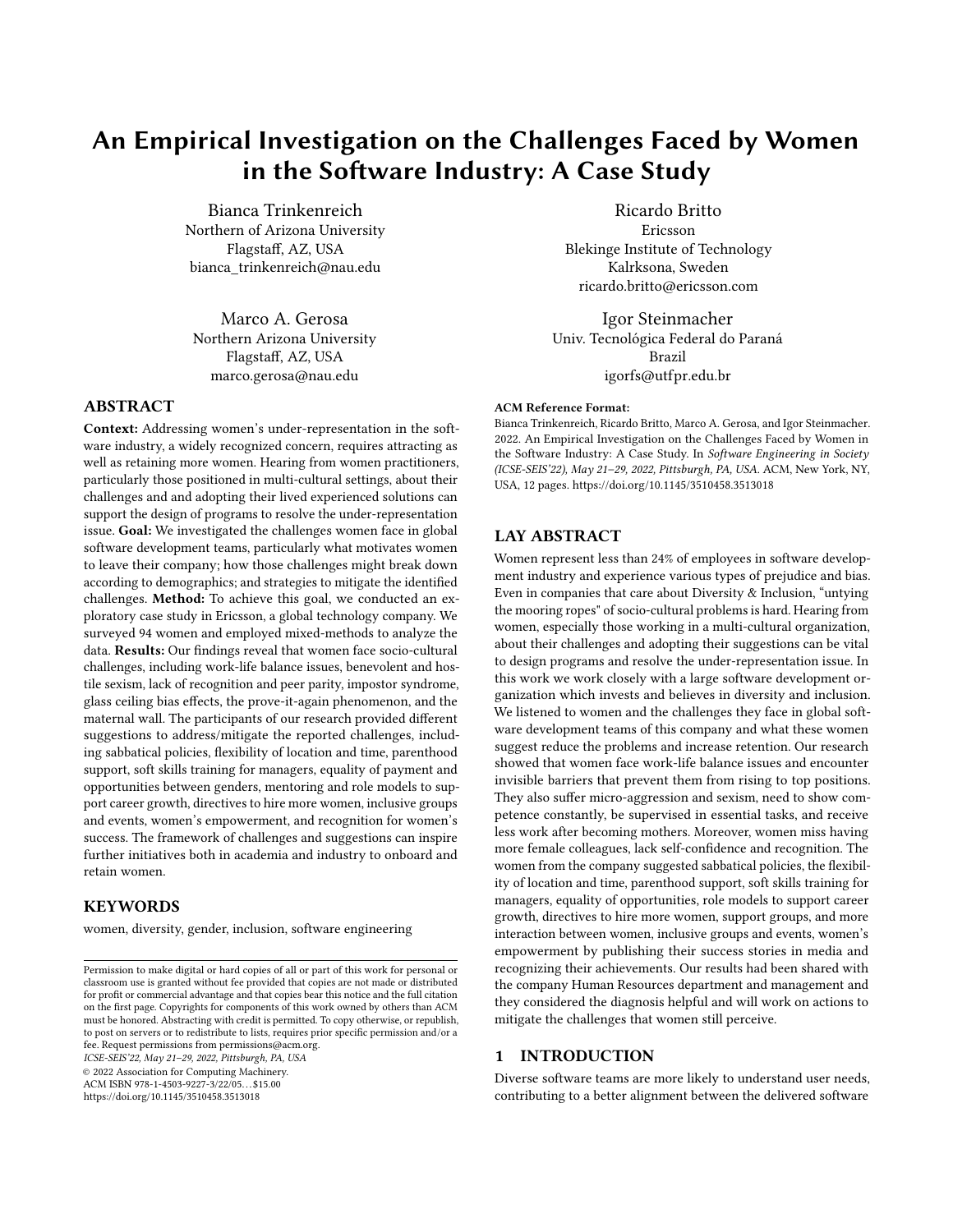ICSE-SEIS'22, May 21-29, 2022, Pittsburgh, PA, USA Bianca Trinkenreich, Ricardo Britto, Marco A. Gerosa, and Igor Steinmacher

3.1.8 Maternal Wall. describes the experience of mothers whose coworkers perceive and judge them as having made one of two choices: either they continue to work and neglect their family, making the mother less likable, or the mother prioritizes family over work, making them less reliable in the workplace [75]. Our participants reported that women who are mothers RECEIVE [FEWER] responsibilities because they have kids, as they are believed to not be able to handle much work. One of them reported "surprising colleagues that [they] are able to handle it all" (S7). In addition, one of the reasons that cause women to leave is that "when returning from maternity leave, not enough support is provided or generally the woman is asked to step down from the role" (S38).

3.1.9 A segmented look at the challenges perceived by women. In addition to the categorization described above, we took a deeper look into the results to understand the prevailing reports of challenges among our respondents and across different demographics. We avoid using the numerical prevalence of evidence to indicate the importance or criticality of any challenge. However, when presenting the results, we use supplementary and corroborative counting of the responses to triangulate the qualitative analysis [29]. The majority of respondents reported challenges related to WORK-LIFE Balance Issues (54.7%), Glass Ceiling (40.6%), and Sexism (21.9%). Figure 2 illustrates those three categories of challenges for each demographic.

We used the most representative demographic subgroup (see Table 1) to present the percentages, which reflect the number of participants who mentioned any difficulties that were classified under each category of challenge. Most of the respondents who reported challenges related to work-life balance issues are married and live in India, with proportions higher than 80%. No demographic was so prevalent for glass ceiling and sexism, demonstrating that both challenges were reported by a broader subgroup.

We also calculated the odds ratio for each of the three most reported challenges, considering the demographics detailed in Section 2.3. Table 3 presents the results of the odds ratio for each category of challenge. According to our sample, women with more experience in the software industry have higher odds (3.62x) than those with less experience to report challenges related to WORK-LIFE balance issues. The odds that married women report challenges related to work-life balance issues are 5.08x higher than for single or divorced women.

When analyzing the intersectionality of the demographics, we learned that all of the 20 women who have more than 10 years of experience in the software industry and reported challenges that were categorized into work-life balance issues are married or live in a domestic relationship with children. Regarding the GLASS ceiling, we also observed that more than the half of the women who reported this challenge have more than 10 years of experience in the software industry, are married or live in a domestic relationship, and live with children.

We found eight categories of challenges, with the most mentioned ones categorized into work-life balance issues, glass ceiling, and sexism. Women from our sample with more experience in the software industry and who were married were more likely to report challenges related to work-life balance issues.

# 3.2 RQ2: What are possible actions to mitigate the identified challenges, from the women's perspectives?

We now present the actions recommended by the participants to help mitigate the challenges and retain more women in the company. Our analysis revealed six categories that explain the actions suggested by women, which we present in Fig. 3.

Table 4 presents the number of participants whose responses fit in each category. Most of the respondents suggested the company HIRE MORE WOMEN (35.7%), SUPPORT WORK-LIFE BALANCE (30.0%), and EMBRACE EQUALITY (28.6%). We used the most representative demographic subgroup (see Table 1) to present the percentages, which reflect the number of participants who mentioned any difficulties that were classified under each category of suggestion. In the following, we present our findings organized by category.

3.2.1 Embrace Equality. Using the definition provided by UNESCO: "Gender equality exists when all genders enjoy the same status and have equal conditions, treatment, and opportunities for realizing their full potential, human rights and for contributing to and benefiting from economic, social, cultural and political development." [65].

In terms of cultural improvements, the participants suggested the company train all managers in soft skills to have more empathy and avoid burnout in their teams, so they can also respect and give voice to women.

In terms of process improvements, participants called for more equality in terms of payment, opportunities, and challenges. Providing "equal payment between genders" (S28), "equal opportunities without considering whether it is a women who is applying" (S88), and "giving [women] equal challenges like [those] given to the male employees which allow them to venture into more of learning and become confident" (S54).

Finally, our participants asked to "NOT ALLOCATE WOMEN ONLY IN PROCEDURAL TASKS, but include  $[them]$  in projects in which they feel [they are a] part [of the team], responsible and that can challenge their skills" (S62). This can give them equal opportunities and break the glass ceiling.

3.2.2 Support Women's Career Growth. To break the glass ceiling, the participants mentioned the need to encourage women to ADVANCE IN THEIR CAREER, "moving ahead in other streams apart from people management roles as well and HAVING MORE WOMEN IN TECHNICAL LEADERSHIP ROLES where very few women seem to step in" (S30).

Mentoring can "help younger talents to identify themselves and give them confidence and more prospects of continuing their career in the company" (S65). Prepare women to advance in career laddering by mentoring by other women who are role models, which can happen during "programs for women in leadership roles", "showing them how to grow, by teaching the skills that will help them get recognized in the crowd and make her feel valued" (S42).

3.2.3 Hire More Women. To hire more women, our participants suggested changes to the job opportunities the company offers and to the recruitment process, and to invest in marketing Regarding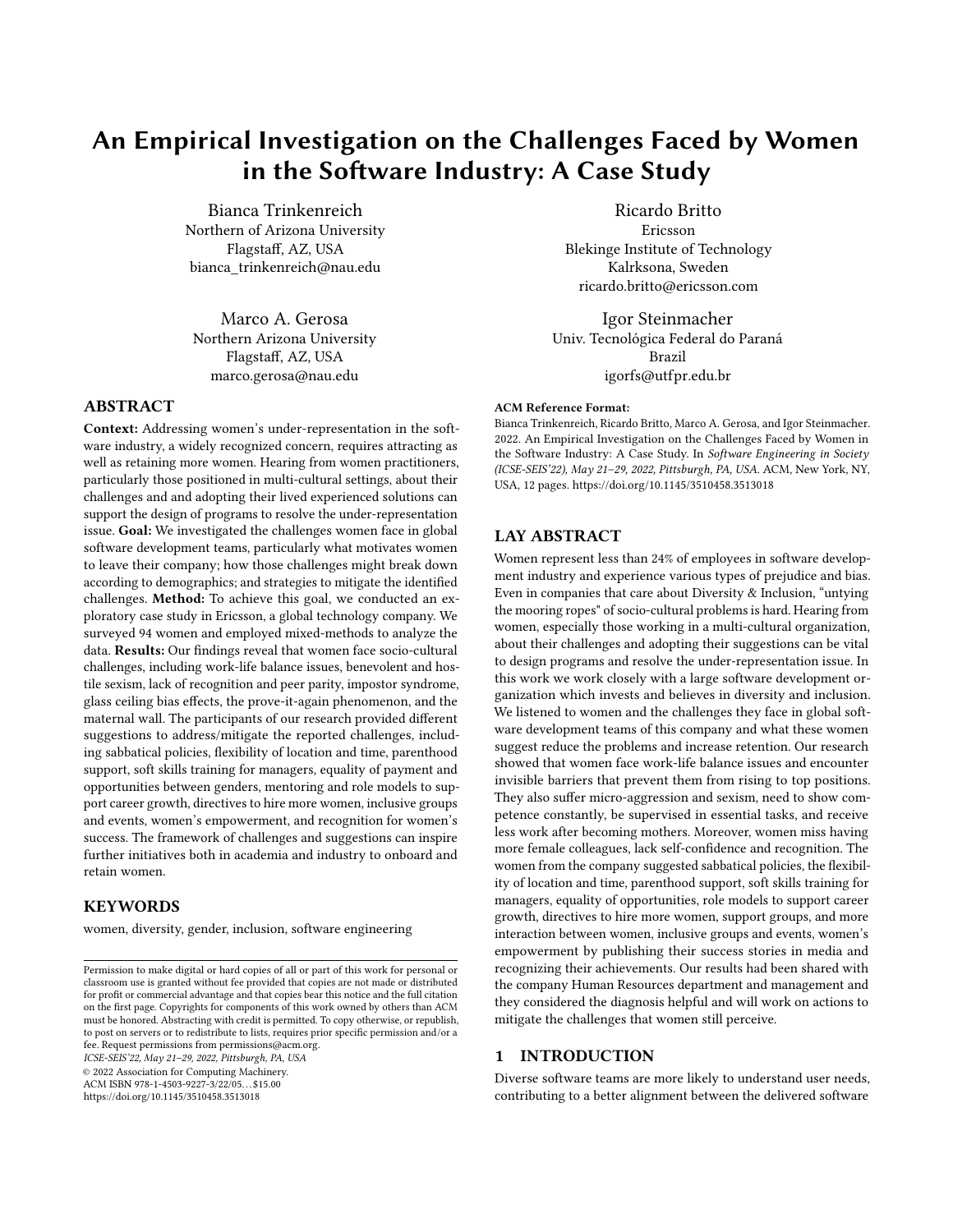An Empirical Investigation on the Challenges Faced by Women in the Software Industry: A Case Study ICSE-SEIS'22, May 21-29, 2022, Pittsburgh, PA, USA

| Table 3: Odds ratios per personal characteristic |  |  |  |
|--------------------------------------------------|--|--|--|
|--------------------------------------------------|--|--|--|

|                          | <b>More Experienced</b> | More Years in Company<br>vs. Less Experienced   vs. Less Years in Company | Older vs.   Married<br>Younger | vs. Single | Child vs.<br>no child |
|--------------------------|-------------------------|---------------------------------------------------------------------------|--------------------------------|------------|-----------------------|
| Work-Life Balance Issues | $3.17***$               | 1.09                                                                      | 2.51                           | $5.08***$  | 3.29                  |
| Glass Ceiling            | 0.48                    | 1.29                                                                      | 0.38                           | 0.76       | 1.46                  |
| Sexism                   | 0.46                    | 0.34                                                                      | 0.47                           | 0.37       | 2.13                  |

Significance codes: \*  $p < 0.10$ , \*\*  $p < 0.05$  \*\*\*  $p < 0.01$ .

Note: Odds ratio > 1 means that the first segment has greater chances of reporting the challenge than the second. Ratio < 1 means the opposite. The challenges were coded from the open question.



Figure 2: Subgroup analysis of the top three categories of challenges. The opacity of the icons represents the percentage of each category of challenge. Darker means a higher and lighter a lower percentage. The percentage below each challenge represents the number of respondents who reported that challenge. Some respondents provided answers about challenges that accounted for more than one category.

Table 4: Representative examples of answers to the suggestions' open question, number and percentage of women whose answer were coded for each category

| Suggestion                                    | Representative examples                                                                                                                                                                                                                                                                                                    | #            | $\%$ (n=70) |
|-----------------------------------------------|----------------------------------------------------------------------------------------------------------------------------------------------------------------------------------------------------------------------------------------------------------------------------------------------------------------------------|--------------|-------------|
| <b>Embrace Equality</b>                       | 'Speaking gender-diversity alone will not be suffice, it should also be reflected in the equal payouts<br>of deserving female candidates" (S28)                                                                                                                                                                            | 20           | 28.6%       |
| Support Women's<br>Career Growth              | "Promoting women to senior jobs and leadership would help younger talents to identify<br>themselves with the company, giving them confidence and more prospects of continuing their<br>career in the company" $(S65)$                                                                                                      | 14           | 20.0%       |
| Hire More<br>Women                            | "Active search for female talents" (S39) Conduct women-only drives to hire fresh talent from girls<br>colleges." (S59) "Publicize openings in workshops that are focused on women in market" (S63)                                                                                                                         | 25           | 35.7%       |
| Promote Women's<br>Groups and Events<br>Women | "Virtual meetings, debates" (S66) "diversity events, so minorities to feel more valued." (S40)                                                                                                                                                                                                                             | 3            | 4.3%        |
| <b>Empower Women</b>                          | "Be more active on social media and do external open talks with woman from Ericsson talking<br>about their work." (S10) "Deserving women should be recognized and rewarded" (S28)                                                                                                                                          | $\mathbf{r}$ | 10.0%       |
| Support<br>Work-Life Balance                  | 'Flexible work hours, and to focus on ensuring work-life balance. Workaholics tend to breach the<br>latter, not just their own, but the team's too in a collaborative environment." (S43)<br>Enable women taking a break from career due to motherhood to return to the workforce. That is<br>where we loose them." $(S2)$ | 21           | 30.0%       |

The total per suggestion of improvement is not the sum of the respondents since the participants often provided an answer that was categorized into more than one suggestion.

the job opportunities, they suggest the company MAKE THEM ATtractive to women's needs, create more part-time positions, and reserve positions prioritized for internal candidates and women.

Regarding the action related to CHANGE TO THE RECRUITMENT process, besides having more women as recruiters, the suggestions included transparency about the required skills, advertising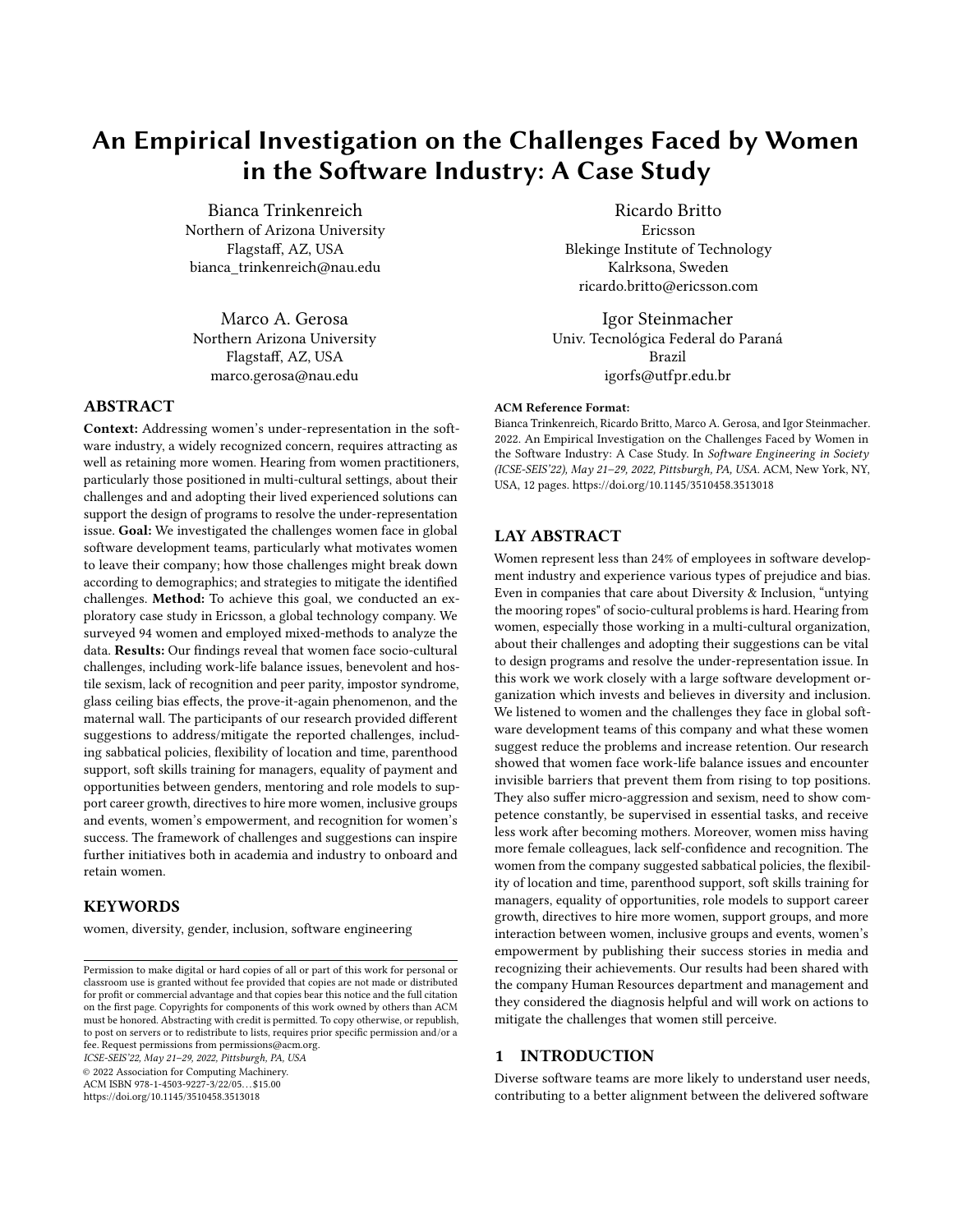#### ICSE-SEIS'22, May 21-29, 2022, Pittsburgh, PA, USA Bianca Trinkenreich, Ricardo Britto, Marco A. Gerosa, and Igor Steinmacher



Figure 3: Strategies suggested by women for the company to increase women in software development teams

job openings to women's groups and events, and raising awareness about how the company supports women's growth. Finally, the suggestions included base-level actions like investing in programs TO ATTRACT GIRLS TO STEM, and being "active in the social media that are accessed by the audience (e.g., Snap/Instagram)" (S90) so they would be "securing more talent women to join" (S38) and "from a fresher level" (S58).

3.2.4 Promote Women's Groups and Events. Considering that many teams still have only a few women, our participants mentioned that the lack of parity can be mitigated by havingwomen's SUPPORT groups and events for "interaction between women from dif-FERENT DEPARTMENTS" (S81). The events were suggested to target not only women, but "to celebrate differences and diversity (gender, cultural, age), so that minorities feel more valued" (S40).

3.2.5 Empower Women. Empowerment is a strong strategy to fight the impostor syndrome [17] and one of the strategies to foster it is recognition [44]. The study participants recommended recognition and achievements' rewards. Moreover, since women's empowerment refers to enhancement of their power and position in society, some participants suggested that "sharing the stories of [the company's] women can encourage and motivate women employees in achieving the same" (S49). Morever, empowerment could be achieved by "PUBLISHING WOMEN'S SUCCESS STORIES IN SOCIAL media" (S47) and external events.

3.2.6 Support Work-Life Balance. Sabbaticals are paid leaves for personal and professional development reasons [50] to promote well-being, and are also beneficial for the company, as they increase future productivity [18]. The participants suggested to IMPLEMENT SABBATICAL POLICIES so they can "take a break from [their] career" (S2) to rest, dedicate some time to their family, and acquire new knowledge.

Another suggestion was to "DISCOURAGE EXTRA HOURS, as the workaholics tend to breach the latter, not just their own, but the team's too in a collaborative environment" (S43).

Maternity leaves usually relate to each country's law. Some countries mandate a long maternity leave, while others mandate a shorter one [25]. The participants protested that "maternity leaves should not be considered an impediment for a woman to grow" (S54) and asked for the company to ASSIST MATERNITY by implementing own rules to extend the paid leave to 1 year, even "beyond local laws of the country" (S22).

Participants called for actions to embrace equality and help reduce the sexist culture inside the company, and to mitigate the biases that create maternity wall and prove-it-again effects. Initiatives to support women's growth were suggested to start breaking the glass ceiling. Hiring more women and organizing women's groups could foster peer parity, and women's empowerment could reduce impostor syndrome and provide recognition. Sabbaticals and discouraging long work hours were mentioned as ways to improve the work-life balance.

## 4 DISCUSSION

In this section, we present a more in-depth discussion of our results in the context of the literature.

Work-Life Balance Issues faced by mothers. Work and family are the two most important domains in a person's life and their interface has been the object of study for researchers worldwide [70]. As women assume the role of working professional in addition to their traditional role of homemaker, they are under great pressure to balance their work and personal lives [70]. The societal role expectations, women's career ambitions, and the nature of the IT industry challenges the way women manage their professional and personal lives [30]. The COVID-19 pandemic and the need to work from home cast new light on these issues. While it brought more flexibility to many workers (which is the case of the company studied), it also brought new challenges [23, 60]. For a great share of the population, it became hard to separate personal and professional life. Women felt this more than men, given the aforementioned societal expectations[43].

Work-life balance is a challenge that happens in and beyond the IT industry. In Japan, work-life balance is a general challenge, and the low numbers of women in medicine reflect the societal belief that careers and motherhood do not mix [61]. In contrast, Scandinavia has similar numbers of men and women physicians, which has coincided with the emergence of progressive work–life policies,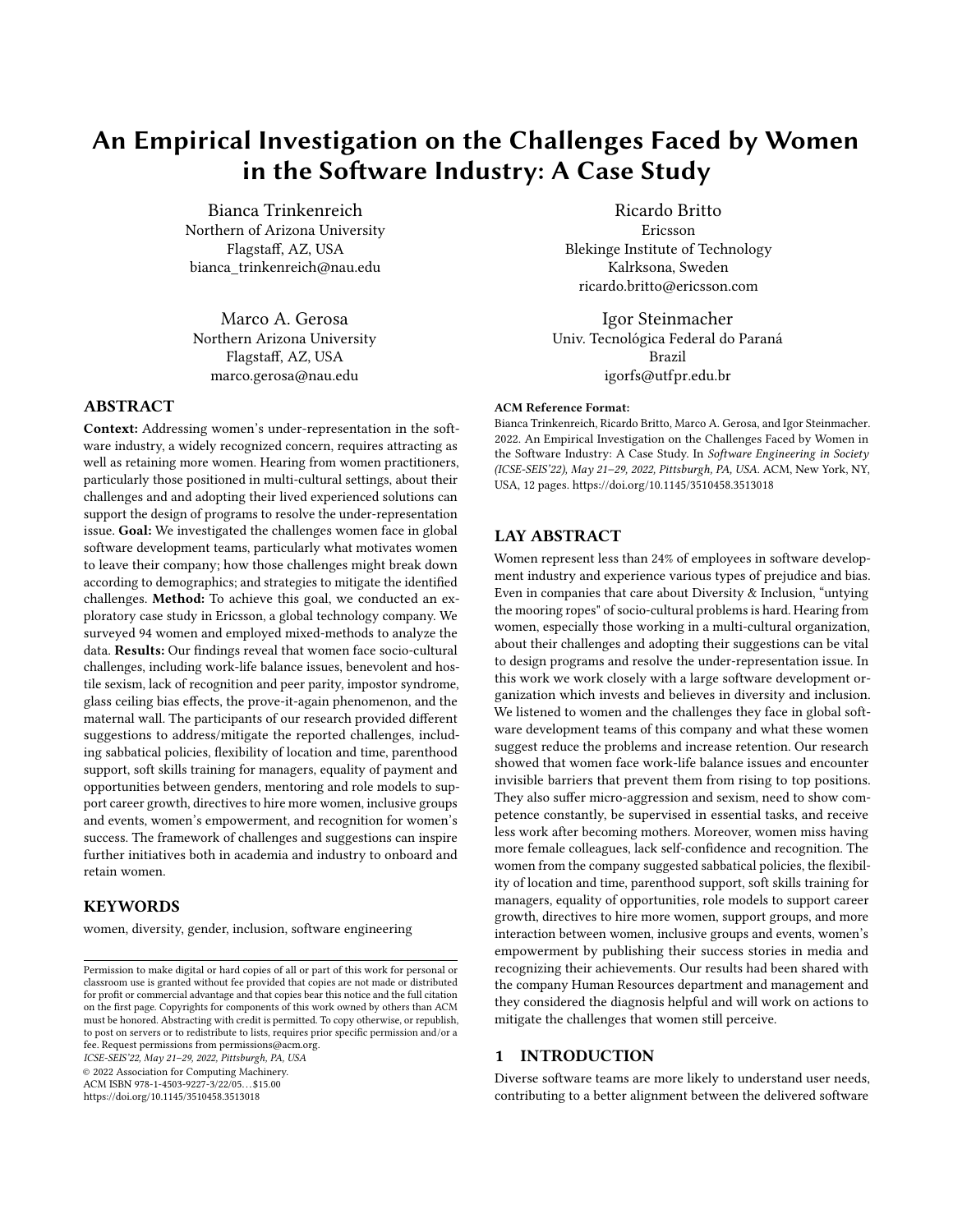the belief that women can combine motherhood and employment, and changing expectations of work-life balance. This shows that it is possible and that the mindset in the software industry needs to change.

The lack of parent support is one of the major challenges that Indian companies within the IT sector have been trying to navigate over the past decade to ensure a gender inclusive workplace [59]. This is reinforced by our work,in which women provided suggestions on how to improve parental policies to support families and mitigate this challenge, as we showed is Section 3.2. Sponsoring child care, preferentially in the office and specially for young children, providing adequate maternity leave beyond the relevant country's laws, and also providing more flexibility in work hours and location were some of the suggestions for the company to take in order to mitigate the challenges of work-life balance issues related to motherhood. This is harder to implement in many cases due to the countries' legislation and the local culture, which influence how organizational policies are defined.

Prepare women to break the glass ceiling. Analogous to the IT industry, women's barriers in the medical profession and their ability to rise to leadership positions are also influenced by social and cultural context [61]. Similar to software teams, where women are instrumental to reducing community smells [15], in international relations the collaboration between women delegates and women civil society groups positively impacts and brings more durable peace when negotiating peace agreements [39]. By analyzing the career trajectories of women executives across a variety of sectors, Glass and Cook [26] concluded that while attaining promotion to leadership is not easy, serving in a high position can be even more challenging. Although women can be more likely than men to be empowered to high-risk leadership positions, they often lack the support or authority to accomplish their strategic goals. As a result, women leaders often experience shorter tenures compared to their peers who are men [26].

The respondents provided suggestions to SUPPORT THEIR CAREER growth to mitigate this challenge, including having women to inspire, encourage and mentor other women, as we showed is Section 3.2. Providing training for mentors on topics such as speaking up on behalf of women who are being disrespected in meetings, managing bias in the workplace, and raising awareness of microaggressions at work are some examples of what should be included as part of standard training and preparation for mentors [24]. The mentoring program can start by having a different woman leader each month discuss her career trajectory and the benefits and challenges of holding her job. Women could share their techniques for managing time, balancing family and career demands, making themselves heard by men, and highlighting how they learn new skills on a regular basis [79]. Besides joining ongoing support groups, women can be assigned to formal mentors for one-on-one regular meetings [38].

Combining synergistic suggestions. One option for companies looking to improve women's participation is to combine strategies that are synergistic. The company can start by implementing simple, but structured actions combining ideas from more than one strategy. For example, by publishing success stories of women on media, the company can empower women and also attract and hire more women. Another action that combines synergistic strategies

is to ARRANGE WOMEN-ONLY GROUPS and analyze messages to implement feasible changes to problems that are being actively discussed and could potentially cause women to leave, as when women report facing hostile sexism. The literature reports that women experience computing environments differently due to sexism and racism, both historically and as part of the current culture [6, 45, 46, 69], potentially leading them to feel unwelcome and lacking of sense of belonging [63], and ultimately to leave [21].

Some problems come from beyond the company gates. Even in a company like Ericsson, which cares about Diversity & Inclusion, "untying the mooring ropes" of socio-cultural problems is difficult. Historically, the social differences influenced by gender roles (i.e., the roles that men and women are expected to occupy based on their sex) may be amplified because of the gendered division of housework and child care tasks, especially for mothers of young children. Impostor syndrome [5, 42, 78], Sexism [12, 14, 53, 67], Lack of Peer Parity [13, 56], Prove-it-Again [36], Glass Ceiling [14] and Work-Life Balance issues [42, 43] were challenges reported by women from the present study and also reported by both women in other software development contexts and in F/OSS. Some problems surpass the organization and are related to the local culture of the employees and managers. There are problems that go beyond the company's gates and bump into the society, which many times contributes to this cultural legacy. One example is the "trailing spouse", when a person who follows his or her life partner to another city because of a work assignment [10, 31]. Moreover, during the COVID-19 pandemic, a longer "double-shift" of paid and unpaid work in a context of school closures and limited availability of care services have contributed to an overall increase in stress, anxiety around job insecurity, and difficulty in maintaining work-life balance among women with children [1]. However, there is also space for improvement in the organization, and Ericsson is committed to implementing the suggested changes to mitigate the challenges faced by its women employees.

#### 4.1 Implications to the company

We presented the results to the managers of the studied suborganization and to the managers of Human Resources department. The feedback was very positive regarding the usefulness of the research. Managers considered the results helpful for the company to understand the current situation and to decide about actions can mitigate the challenges that women currently face and avoid them leaving the company. For the suggestions that are already in place, such as publishing successful stories of women and support groups, the company plans to expand and raise awareness to the employees. Sexism is considered an unacceptable behavior to Ericsson. The managers of the studied suborganization already started to have collective meetings with the team to spread the message and remind that sexism is not tolerated by the company. Following, the company is planning recurrent meetings to plan strategies that address the suggestions provided by the participants. In addition, Ericsson plans to raise awareness about the solutions that already exist (and maybe women are not aware of) and additional actions that can complement the suggestions to mitigate the reported challenges.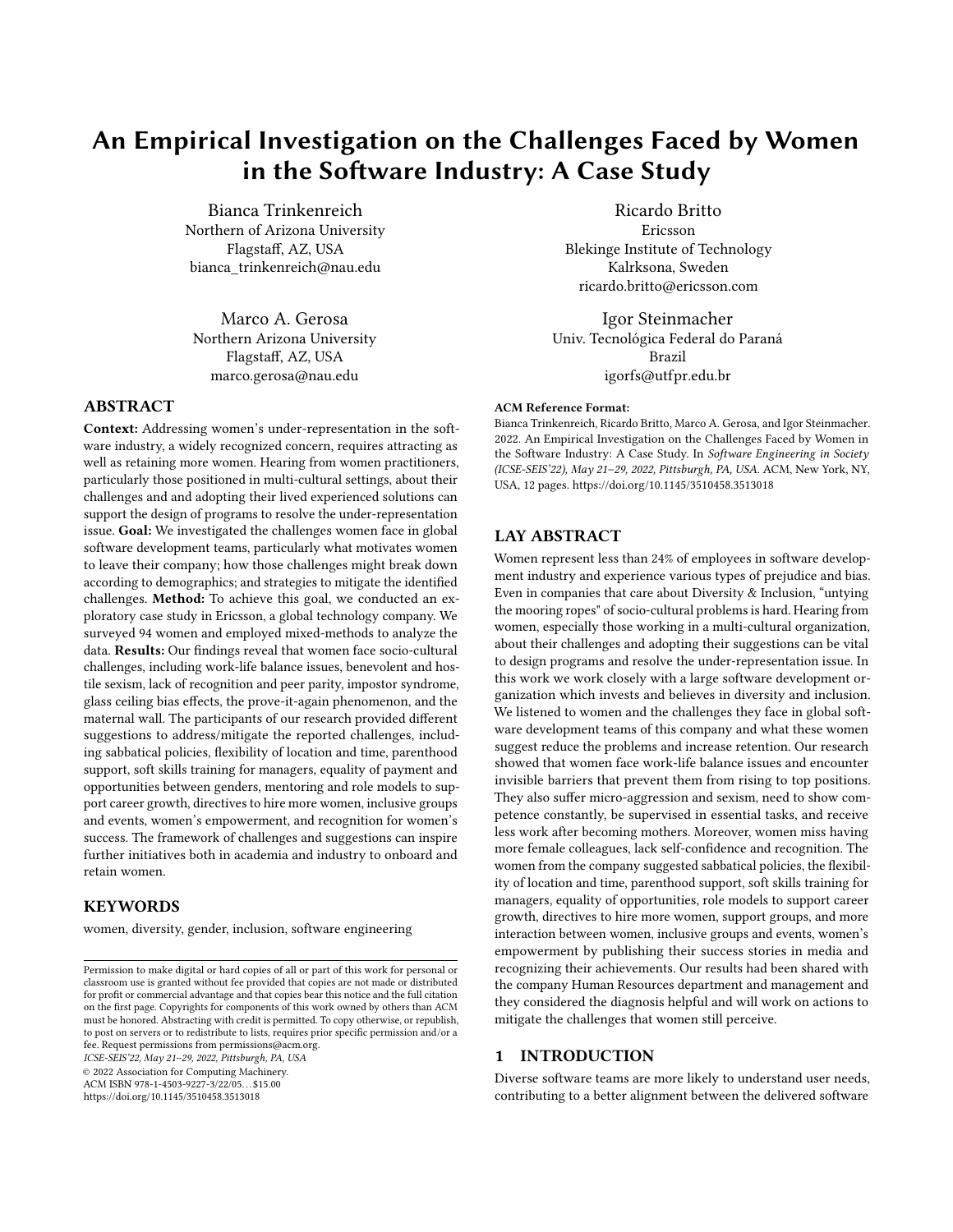# 5 RELATED WORK

Although diversity is a multidimensional concept that refers to the variety of representations that exist within a group [2, 76], gender (with a focus on women), is the most explored aspect of diversity in software engineering literature [47, 66]. The prevalence of gender as the most studied diversity aspect can be explained by the fact that the technology professions are known to be male dominated, despite the fact that programming was originally seen as a female occupation [8, 9, 20, 34]. According to a longitudinal study that evaluated 50 years of data and the evolution of code contributions since 1970, Zacchiroli [81] showed that woman developers' contributions remain low when compared to those of men. Although the study found that men have always authored more open source code than women, the gap has begun to narrow and women are slowly gaining space.

The biases and challenges faced by women in software development teams have been investigated in different industry cases [14, 52, 54, 78]. The Finish women from Wolff et al. [78]'s study reported lack of self-efficacy, which is a possible predecessor of impostor syndrome, also found in our study. Also similar to our results, the Brazilian women from Canedo et al. [14]'s study also reported hos-TILE SEXISM, including discrimination and bias, and BENEVOLENT sexism, when women do not receive the more complex tasks, and glass ceiling, as only few women perform a leadership role in their team. Another study with Brazilian women during the COVID-19 pandemic [43] revealed that women faced even more work-LIFE balance issues, lacking support with housework and child care responsibilities. As opposed to the GLASS CEILING reported by Canedo et al. [14]'s study and our results, the main challenge reported by the Zimbabwean women from [52]'s study was lack of digital exposure and career guidance from young age. So far, the studies point at generic aspects, focusing on understanding a broader, more comprehensive picture of the challenges faced by women. In our work, we evolve the findings by diagnosing an organization that is investing in programs to attract and retain women.

Women who contribute to F/OSS projects have reported some of the challenges also reported by women from the present study: work-life balance issues [42], impostor syndrome [5, 42], lack of peer parity [13, 56], prove-it-again [36] and sexism [12, 53, 67]. Non-inclusive communication is faced by F/OSS women in code reviews and mailing lists [5, 55, 58], and was reported as an aspect of the hostile sexism faced by women in the present study, which they described taking place during meetings. While in F/OSS women face bias against contributions when they explicitly identify as women[13, 71], in our study we found a lack of recognition. Stereotypes manifest the common expectations about members of certain social groups. Both the descriptive (how women are) and prescriptive (how women should be) gender stereotypes and the expectations they produce can compromise a woman's career progress [32, 33]. In F/OSS projects, women reported facing stereotyping that box them into specializations despite their manifest protest [74] and being treated by men as if they were their mothers, asking for advice about how to dress and behave but refusing to enter into a technical dialogue [53]. While women in our study reported also facing stereotypes, for them it was part of the Ma-TERNITY WALL and receiving fewer responsibilities because they

had children. And whereas F/OSS women reported that they faced obstacles to finding a mentor, since upon discovering their mentee's gender, men mentors can treat the relationship as a dating opportunity [53], this was not reported by women from the present study.

### 6 THREATS TO VALIDITY

There are some limitations related to our research results.

Internal validity. The characteristics of our sample may have influenced our results. Although the company has office in several locations, a great part of the responses (42 out of 64) were from women who live in India. Thus, the challenges and suggestions can reflect some of the specific socio-cultural problems and aspirations for women from this country. The most prevalent nationality of employees overall from the studied suborganization is Indian (55%).

External Validity. The results are valid for the studied suborganization of Ericsson and additional research is necessary to investigate the challenges and suggestions in other contexts.

Survival bias. Our results reflect the opinion of current employees. Therefore, to increase women's participation by fully understanding the reasons they might leave, we acknowledge that additional research is necessary to understand the point of view of the women who left the company. To mitigate this threat, we asked the participants about reasons that prompted a woman they know to leave the company.

Recall bias. As our questions were open-ended, our results could be impacted by either salience bias, where respondents focus on definitions that are prominent or emotionally striking and not necessarily all the factors that matter; or by memory bias, where participants answered questions based on what they can first recall. However, topics that are relevant to the respondent often emerge from the spontaneous answers.

Data Consistency. Consistency refers to ensuring that the results consistently follow from the data and there is no inference that cannot be supported after data analysis [48]. The group of researchers performed the qualitative analysis of questionnaire's responses. We had weekly meetings to discuss and adjust codes and categories until reaching agreement. In the meetings, we also checked the consistency of our interpretations. All analysis was thoroughly grounded in the data collected and exhaustively discussed amongst the whole team. The team includes researchers with extensive experience in qualitative methods.

Theoretical saturation. A potential limitation in qualitative studies regards reaching theoretical saturation. From participants in this study with different backgrounds and perceptions about the studied phenomenon, we received 64 responses for the challenges question and 70 for the strategies. The participants were diverse in terms of experience, tenure, age, family status. Therefore, although theoretical saturation cannot be claimed, we believe that we obtained a consistent and comprehensive account of the phenomenon for the studied case. After analyzing the  $40^{th}$  response of challenge and the  $29^{th}$  response of suggestion we did not find any new categories, using the existing categories for the following 24 challenges and 41 suggestions.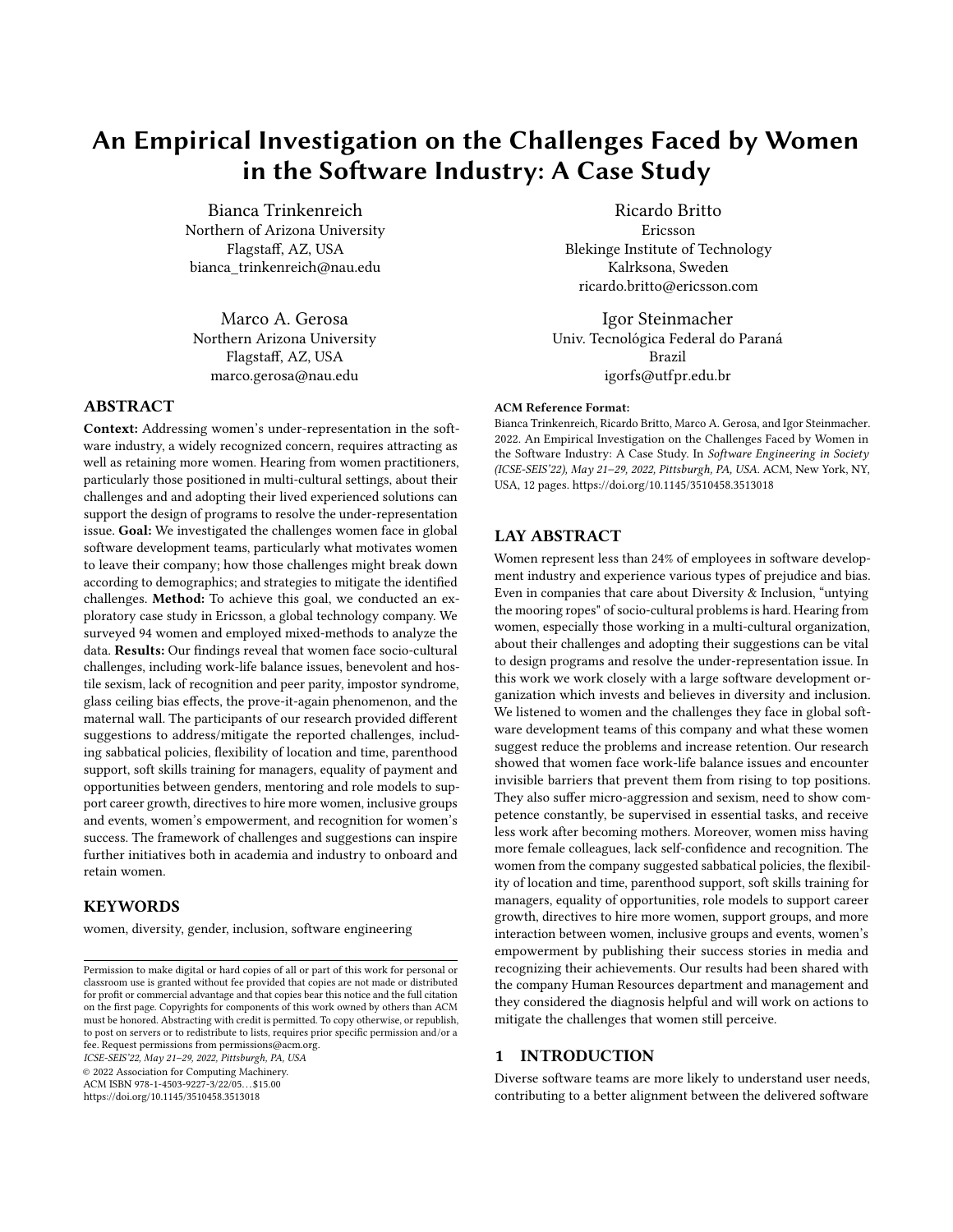An Empirical Investigation on the Challenges Faced by Women in the Software Industry: A Case Study ICSE-SEIS'22, May 21-29, 2022, Pittsburgh, PA, USA

# 7 CONCLUSION

This paper presents a case study aiming at understanding the challenges faced by women in a large software company and collecting strategies to increase the number of women. We found that even with the commitment with diversity and inclusion from Ericsson, women still perceive challenges and call for changes.

We also showed that the cultural structural sexism present in society is mirrored in the professional environment. There is still a long work ahead for Ericsson, for the software industry, and for us, as society, to create a more diverse and inclusive environment. We hope our results will enlighten actions towards reducing the perceived challenges and (more importantly, maybe) increasing awareness about the structural and cultural hurdles imposed on women that negatively influence diversity in the software industry.

#### REFERENCES

- [1] 2021. Global Gender Gap Report. Technical Report. World Economic Forum. [https://www3.weforum.org/docs/WEF\\_GGGR\\_2021.pdf](https://www3.weforum.org/docs/WEF_GGGR_2021.pdf) Accessed: 2021-10-18.
- [2] Khaled Albusays, Pernille Bjorn, Laura Dabbish, Denae Ford, Emerson Murphy-Hill, Alexander Serebrenik, and Margaret-Anne Storey. 2021. The diversity crisis in software development. IEEE Software 38, 2 (2021), 19–25.
- [3] Gordon Willard Allport, Kenneth Clark, and Thomas Pettigrew. 1954. The nature of prejudice. (1954).
- [4] A Arlow, Jacob. 1955. Motivation and Personality: By AH Maslow. New York: Harper & Brothers, 1954. 411 pp. Psychoanalytic Quarterly 24 (1955), 447–448.
- [5] Sogol Balali, Igor Steinmacher, Umayal Annamalai, Anita Sarma, and Marco Aurelio Gerosa. 2018. Newcomers' barriers... is that all? an analysis of mentors' and newcomers' barriers in OSS projects. Computer Supported Cooperative Work (CSCW) 27, 3-6 (2018), 679–714.
- [6] Lecia J Barker, Charlie McDowell, and Kimberly Kalahar. 2009. Exploring factors that influence computer science introductory course students to persist in the major. ACM Sigcse Bulletin 41, 1 (2009), 153–157.
- [7] Monica Biernat and Diane Kobrynowicz. 1997. Gender-and race-based standards of competence: lower minimum standards but higher ability standards for devalued groups. Journal of personality and social psychology 72, 3 (1997), 544.
- [8] Pernille Bjørn and Maria Menendez-Blanco. 2019. FemTech: Broadening participation to digital technology development. In Proceedings of the 27th ACM International Conference on Multimedia. 510–511.
- [9] Pernille Bjørn and Daniela K Rosner. 2021. Intertextual design: The hidden stories of Atari women. Human–Computer Interaction (2021), 1–26.
- [10] Maria Brandén. 2014. Gender, gender ideology, and couples' migration decisions. Journal of Family Issues 35, 7 (2014), 950–971.
- [11] Judith Butler. 1999. Gender is burning: Questions of. Feminist film theory: A reader (1999), 336.
- [12] Dafne Calvo. 2021. The (in) visible barriers to free software: Inequalities in online communities in Spain. Studies in Communication Sciences 21, 1 (2021), 163–178.
- [13] Edna Dias Canedo, Rodrigo Bonifácio, Márcio Vinicius Okimoto, Alexander Serebrenik, Gustavo Pinto, and Eduardo Monteiro. 2020. Work Practices and Perceptions from Women Core Developers in OSS Communities. In Proceedings of the 14th ACM/IEEE International Symposium on Empirical Software Engineering and Measurement (ESEM). 1–11.
- [14] Edna Dias Canedo, Fabiana Freitas Mendes, Anderson Jefferson Cerqueira, Rodrigo Bonifácio, Márcio Vinicius Okimoto, and Gustavo Pinto. 2021. Breaking one barrier at a time: how women developers cope in a men-dominated industry. In Software Engineering (SBES), 2021 Brazilian Symposium on. IEEE.
- [15] Gemma Catolino, Fabio Palomba, Damian A Tamburri, Alexander Serebrenik, and Filomena Ferrucci. 2019. Gender diversity and women in software teams: How do they affect community smells?. In 2019 IEEE/ACM 41st International Conference on Software Engineering: Software Engineering in Society (ICSE-SEIS). IEEE, 11–20.
- [16] Pauline Rose Clance and Suzanne Ament Imes. 1978. The imposter phenomenon in high achieving women: Dynamics and therapeutic intervention. Psychotherapy: Theory, research & practice 15, 3 (1978), 241.
- [17] Pauline Rose Clance and Maureen Ann OToole. 1987. The imposter phenomenon: An internal barrier to empowerment and achievement. Women  $\&$  Therapy 6, 3 (1987), 51–64.
- [18] Oranit B Davidson, Dov Eden, Mina Westman, Yochi Cohen-Charash, Leslie B Hammer, Avraham N Kluger, Moshe Krausz, Christina Maslach, Michael O'Driscoll, Pamela L Perrewé, et al. 2010. Sabbatical leave: who gains and how much? Journal of Applied Psychology 95, 5 (2010), 953.
- [19] Christopher P Earley and Elaine Mosakowski. 2000. Creating hybrid team cultures: An empirical test of transnational team functioning. Academy of Management journal 43, 1 (2000), 26–49.
- [20] Nathan L Ensmenger. 2012. The computer boys take over: Computers, programmers, and the politics of technical expertise. Mit Press.
- [21] Lorelle Espinosa. 2011. Pipelines and pathways: Women of color in undergraduate STEM majors and the college experiences that contribute to persistence. Harvard Educational Review 81, 2 (2011), 209–241.
- [22] Denae Ford, Alisse Harkins, and Chris Parnin. 2017. Someone like me: How does peer parity influence participation of women on stack overflow?. In 2017 IEEE symposium on visual languages and human-centric computing (VL/HCC). IEEE, 239–243.
- [23] Denae Ford, Margaret-Anne Storey, Thomas Zimmermann, Christian Bird, Sonia Jaffe, Chandra Maddila, Jenna L Butler, Brian Houck, and Nachiappan Nagappan. 2020. A tale of two cities: Software developers working from home during the covid-19 pandemic. arXiv preprint arXiv:2008.11147 (2020).
- [24] Katherine Giscombe. 2017. Creating effective formal mentoring programs for women of color. In Mentoring Diverse Leaders. Routledge, 145–158.
- [25] Yehonatan Givati and Ugo Troiano. 2012. Law, economics, and culture: Theory of mandated benefits and evidence from maternity leave policies. The Journal of Law and Economics 55, 2 (2012), 339–364.
- [26] Christy Glass and Alison Cook. 2016. Leading at the top: Understanding women's challenges above the glass ceiling. The Leadership Quarterly 27, 1 (2016), 51–63.
- [27] Peter Glick and Susan T Fiske. 1996. The ambivalent sexism inventory: Differentiating hostile and benevolent sexism. Journal of personality and social psychology 70, 3 (1996), 491.
- [28] David E Guest. 2002. Perspectives on the study of work-life balance. Social Science Information 41, 2 (2002), 255–279.
- [29] David R Hannah and Brenda A Lautsch. 2011. Counting in qualitative research: Why to conduct it, when to avoid it, and when to closet it. Journal of Management Inquiry 20, 1 (2011), 14–22.
- [30] Rana Haq. 2013. Intersectionality of gender and other forms of identity: Dilemmas and challenges facing women in India. Gender in Management: An International Journal (2013).
- [31] Michael Harvey. 1998. Dual-career couples during international relocation: The trailing spouse. International Journal of Human Resource Management 9, 2 (1998), 309–331.
- [32] Madeline E Heilman. 2001. Description and prescription: How gender stereotypes prevent women's ascent up the organizational ladder. Journal of social issues 57, 4 (2001), 657–674.
- [33] Madeline E Heilman. 2012. Gender stereotypes and workplace bias. Research in organizational Behavior 32 (2012), 113–135.
- [34] Mar Hicks. 2017. Programmed inequality: How Britain discarded women technologists and lost its edge in computing. MIT Press.
- [35] Sonja M Hyrynsalmi. 2019. The underrepresentation of women in the software industry: thoughts from career-changing women. In 2019 IEEE/ACM 2nd International Workshop on Gender Equality in Software Engineering (GE). IEEE,  $1 - 4$
- [36] Nasif Imtiaz, Justin Middleton, Joymallya Chakraborty, Neill Robson, Gina Bai, and Emerson Murphy-Hill. 2019. Investigating the Effects of Gender Bias on GitHub. In 2019 IEEE/ACM 41st International Conference on Software Engineering (ICSE). IEEE, 700–711.
- [37] Janet Cooper Jackson. 2001. Women middle managers' perception of the glass ceiling. Women in management review (2001).
- [38] Omofolasade Kosoko-Lasaki, Roberta E Sonnino, and Mary Lou Voytko. 2006. Mentoring for women and underrepresented minority faculty and students: experience at two institutions of higher education. Journal of the national medical association 98, 9 (2006), 1449.
- [39] Jana Krause, Werner Krause, and Piia Bränfors. 2018. Women's participation in peace negotiations and the durability of peace. International Interactions 44, 6 (2018), 985–1016.
- [40] Victor Kuechler, Claire Gilbertson, and Carlos Jensen. 2012. Gender differences in early free and open source software joining process. In IFIP International Conference on Open Source Systems. Springer, 78–93.
- [41] William Lawrence Neuman. 2014. Social research methods: Qualitative and quantitative approaches.
- [42] Amanda Lee and Jeffrey Carver. 2019. FLOSS Participants' Perceptions about Gender and Inclusiveness: A Survey. In 41st International Conference on Software Engineering.
- [43] Leticia S Machado, Clara Caldeira, Marcelo Gattermann Perin, and Cleidson RB de Souza. 2020. Gendered experiences of software engineers during the COVID-19 crisis. Ieee Software 38, 2 (2020), 38–44.
- [44] Sujata Manohar. 2001. Human rights for women's empowerment. Empowering the Indian Women, Publications Division, Ministry of Information and Broadcasting, Government of India, New Delhi (2001).
- [45] Jane Margolis, Rachel Estrella, Joanna Goode, Jennifer Jellison Holme, and Kim Nao. 2017. Stuck in the shallow end: Education, race, and computing.